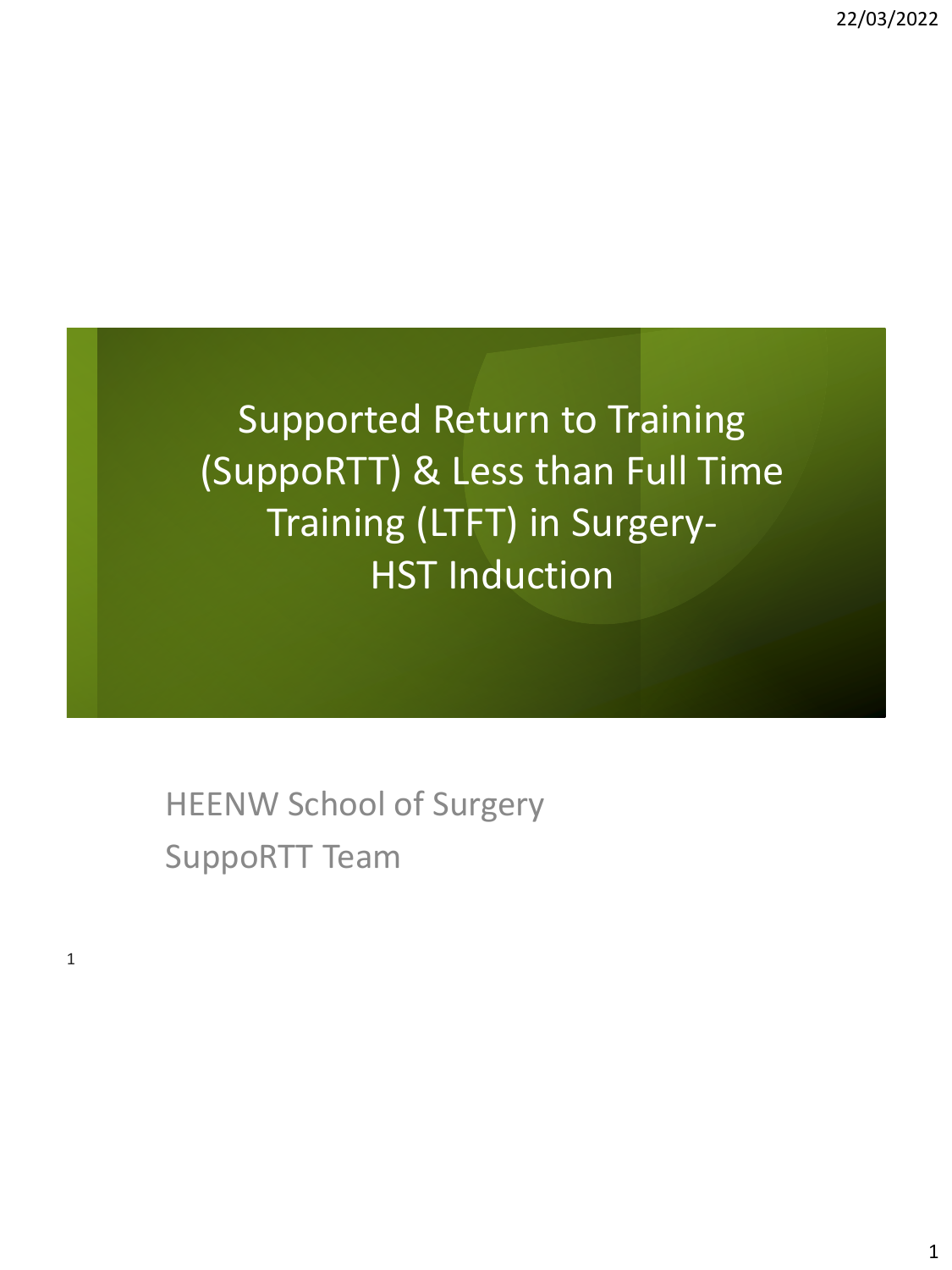# Supported Return to Training (SuppoRTT) & Less than Full Time Training (LTFT) in Surgery

HEENW School of Surgery SuppoRTT Team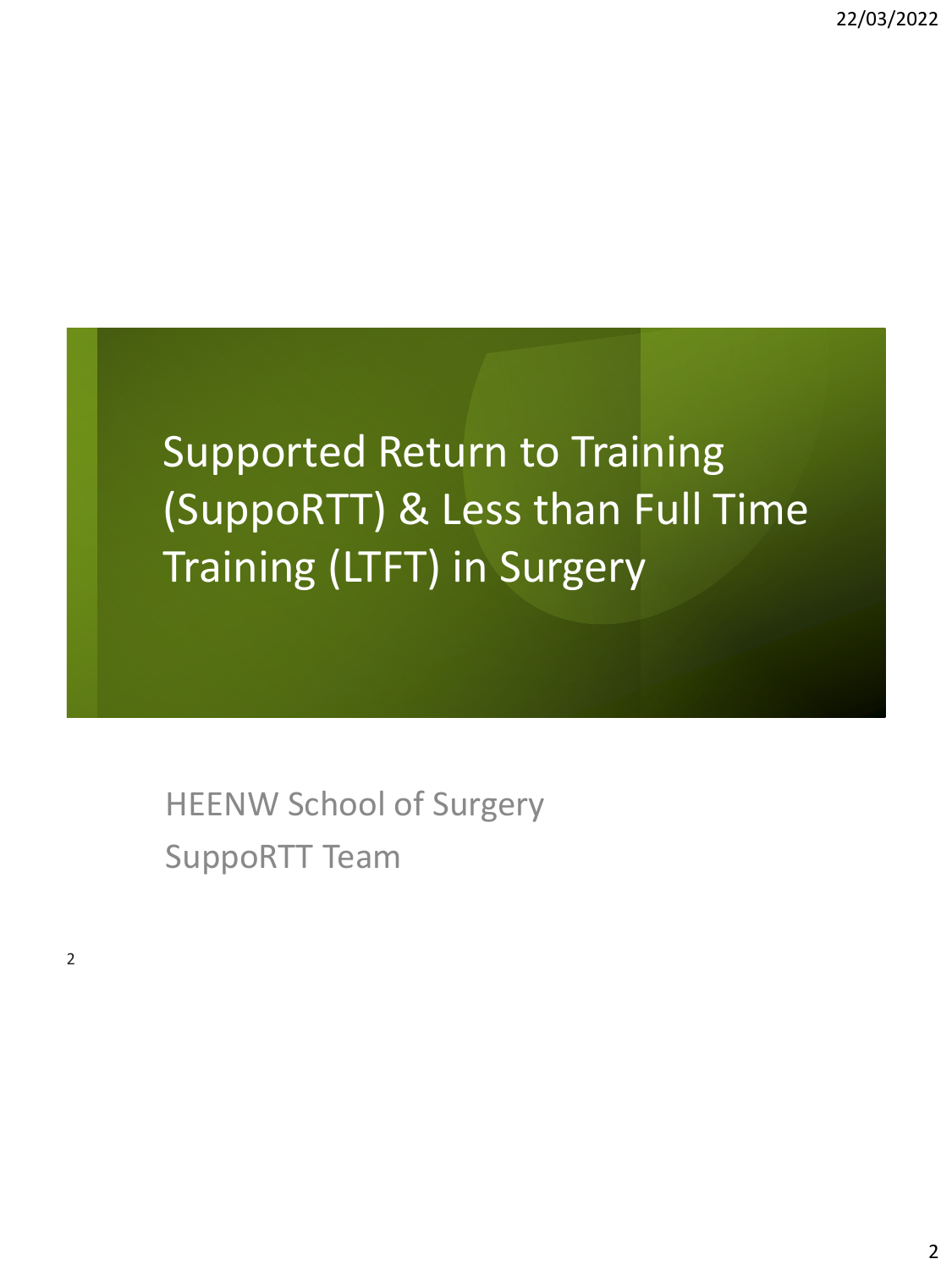#### HEENW School of Surgery SuppoRTT/ LTFT Champions

- **Danielle Wharton (Consultant Trauma and Orthopaedic Surgeon at**  Whiston) - [Danielle.Wharton@sthk.nhs.uk](mailto:Danielle.Wharton@sthk.nhs.uk) covers Whiston, Warrington, Leighton , Macclesfield , Salford, St Helens & Knowsley and WWL
- **Su De (Consultant Paediatric ENT Surgeon at Alder Hey )**  [Su.De@alderhey.nhs.uk](mailto:Su.De@alderhey.nhs.uk) - covers Alder Hey, Southport, Liverpool Hospitals FT (RLBUHT, Aintree), Arrowe, COCH, The Walton Centre and Liverpool Heart & Chest
- **Nicola Barnes (Consultant Breast Surgeon at MFT)**  [nicola.barnes@mft.nhs.uk](mailto:nicola.barnes@mft.nhs.uk) Stepping Hill, Tameside, NMGH and MFT(UHSM, MRI ,MCH),
- **Emma Davies (Consultant General and Colorectal Surgeon at Lancaster)** [Emma.J.Davies@mbht.nhs.uk](mailto:Emma.J.Davies@mbht.nhs.uk) MBHT, ELTH, LTHT, Oldham, Bolton and Blackpool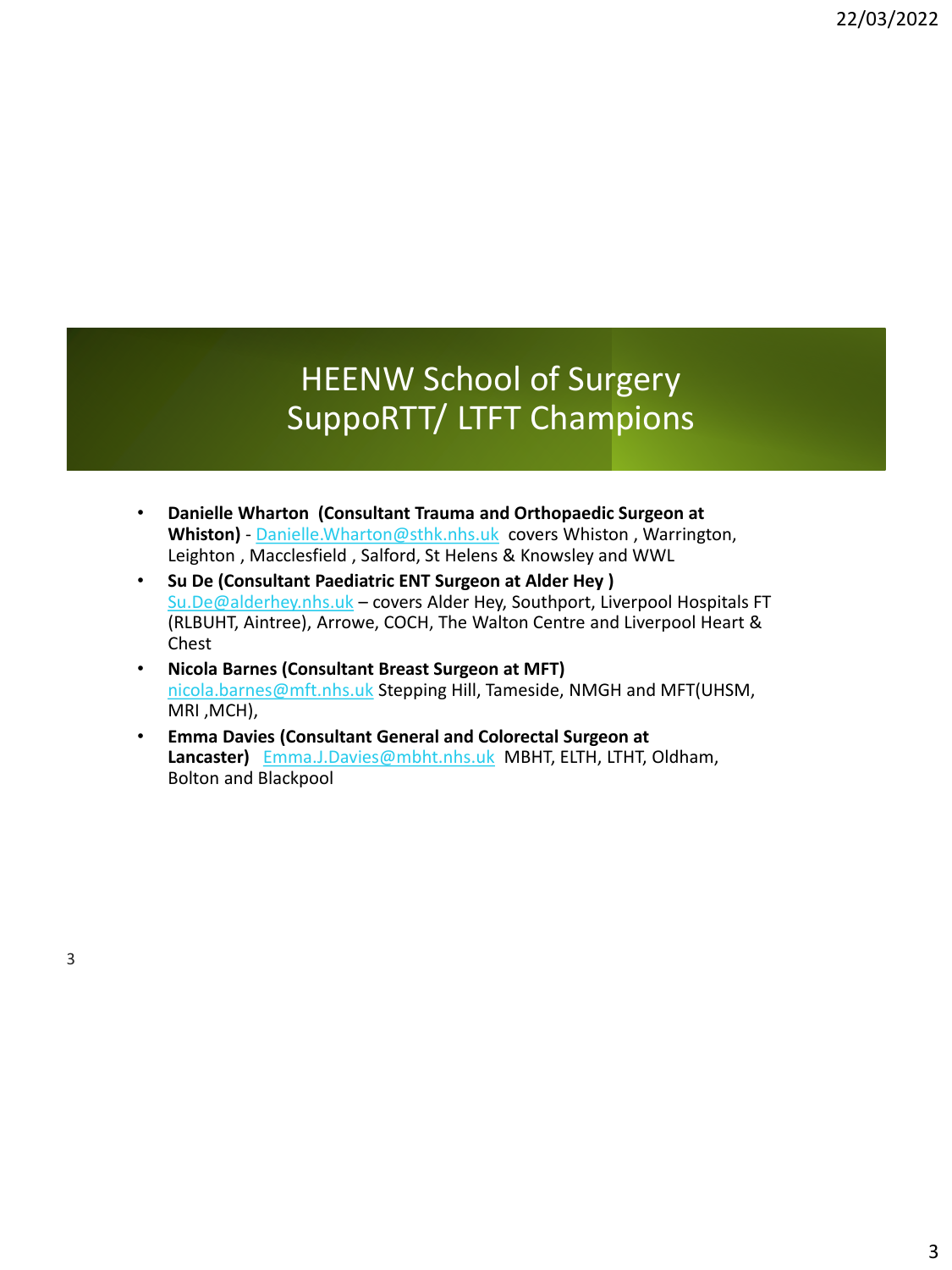#### Role of HEENW School of Surgery SuppoRTT/ LTFT Champions

- We are all consultant surgeons who have been through periods of absence from work ourselves and understand the challenges
- We are here to guide you through the process, either on the phone or in person
- Impartial advice and presence at meetings with your AES or **Trusts**
- Education for STCs/TPDs/AES/Trusts
- Roughly split by geographical area, but if you are unsure where your next job is then just contact any one of us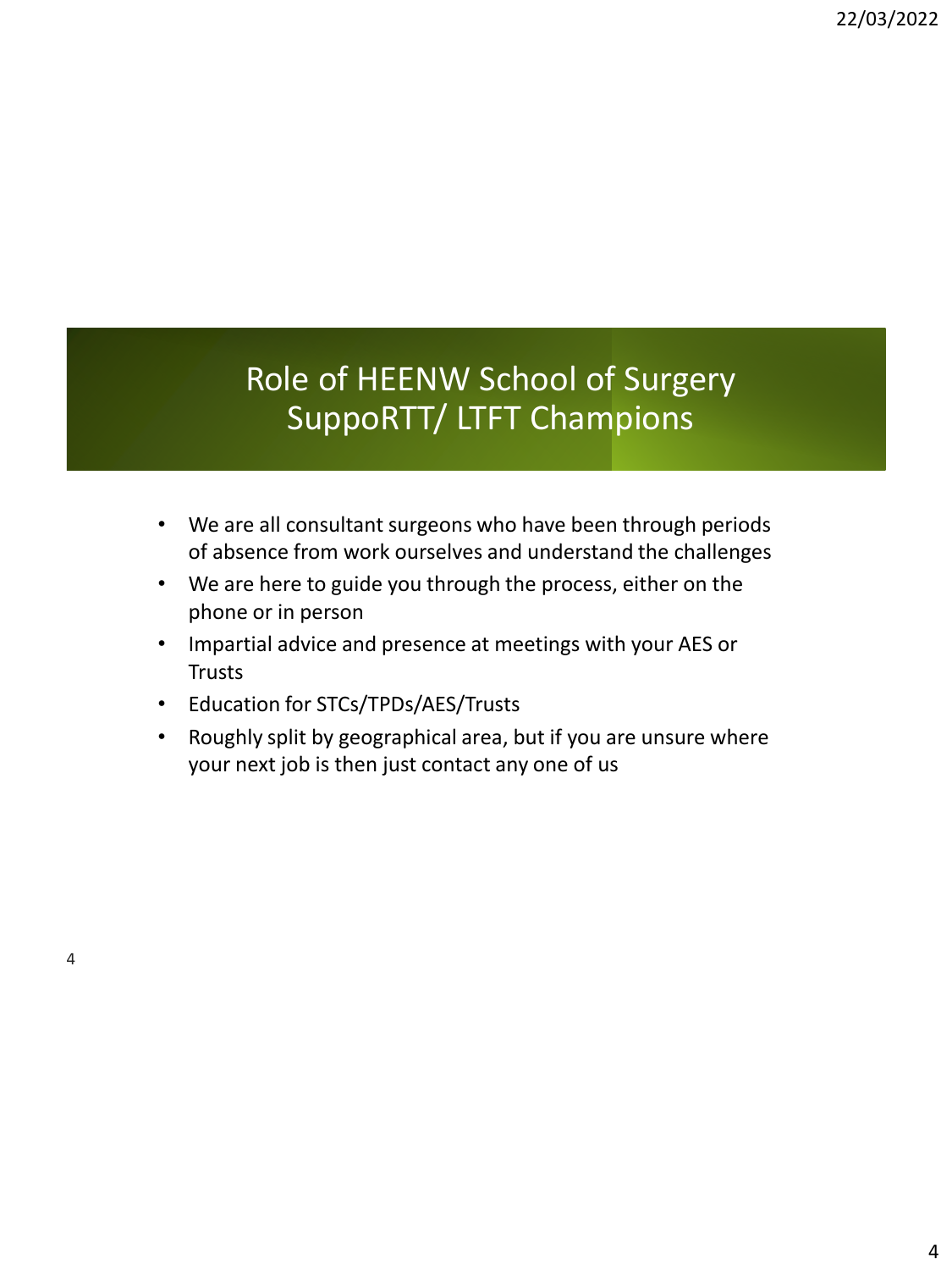### Your 'Go To' Person

- A SuppoRTT/ LTFT lead has been identified within each subspecialty STC
- If you are considering time out of training for any reason or Less than Full time Training, please make contact with your subspecialty SuppoRTT/LTFT lead AND the SOS SuppoRTT/ LTFT Champion to discuss your needs and the processes involved.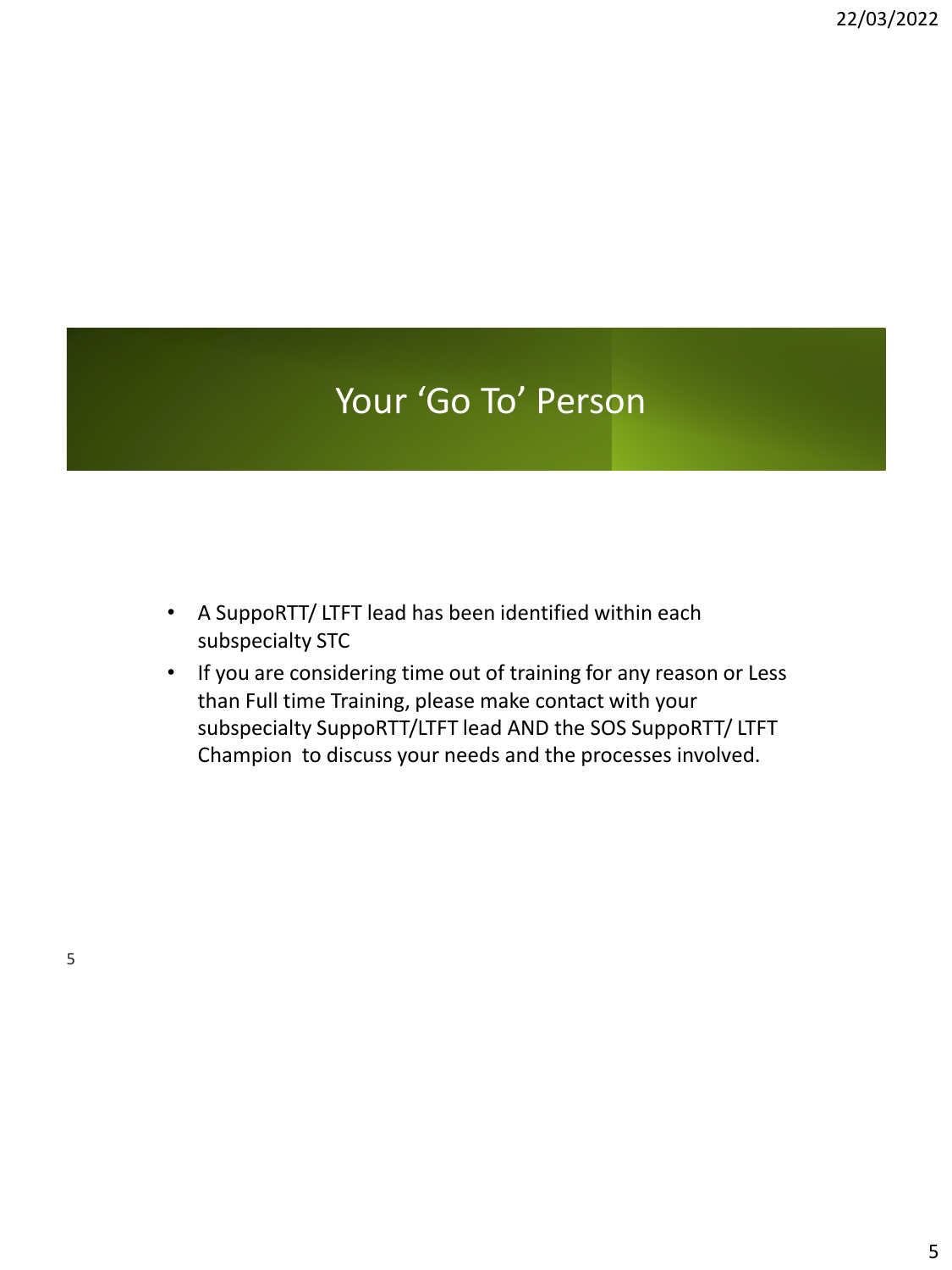### Out of Training

Nationally, about 10% of trainees at any point in time are OOT

- OOPR (research): PhD/MD/MSc (may have done clinical work alongside)
- OOPT (training): prospectively recognised training post
- OOPE (clinical experience): e.g. overseas posting with voluntary organisation (not recognised for training)
- OOPP (Pause) step off the training ladder and undertake work in the NHS or a similar patient-facing role in the UK. Experience and competences gained outside of training may be then considered on the trainee's return to their training programme.
- OOPC (career break): e.g. domestic responsibilities, developing talents in other areas
- Parental Leave (maternity or shared parental)
- Long term sickness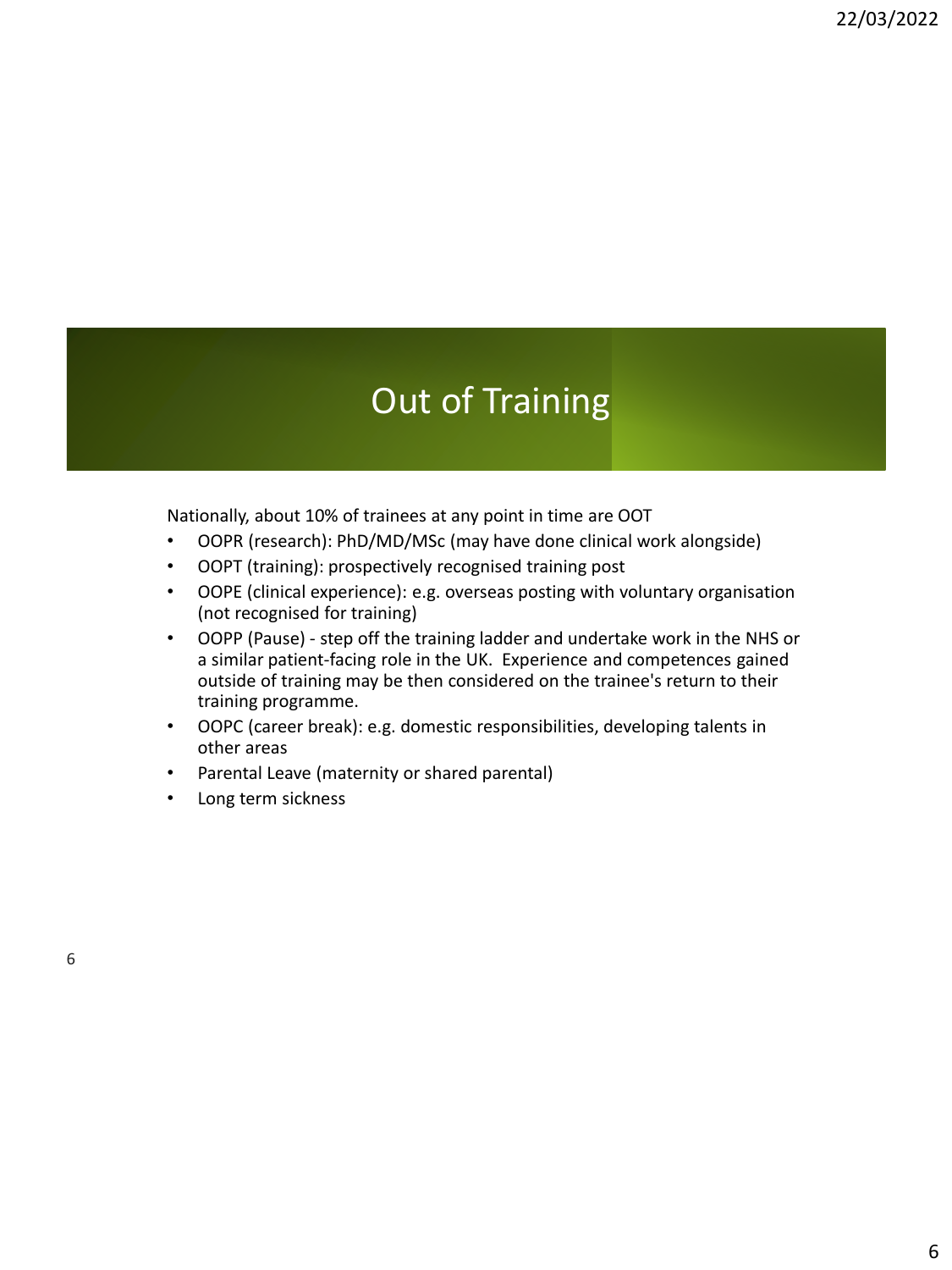#### **Trainees** Returning to **Training**

- Heterogeneous group
- Different times out of training for different reasons
	- planned/unplanned
	- positive/negative
- Clinical exposure (locums)/ No clinical exposure
- Differing requirements for support
- Previously no structure to return to work excepting after long term sickness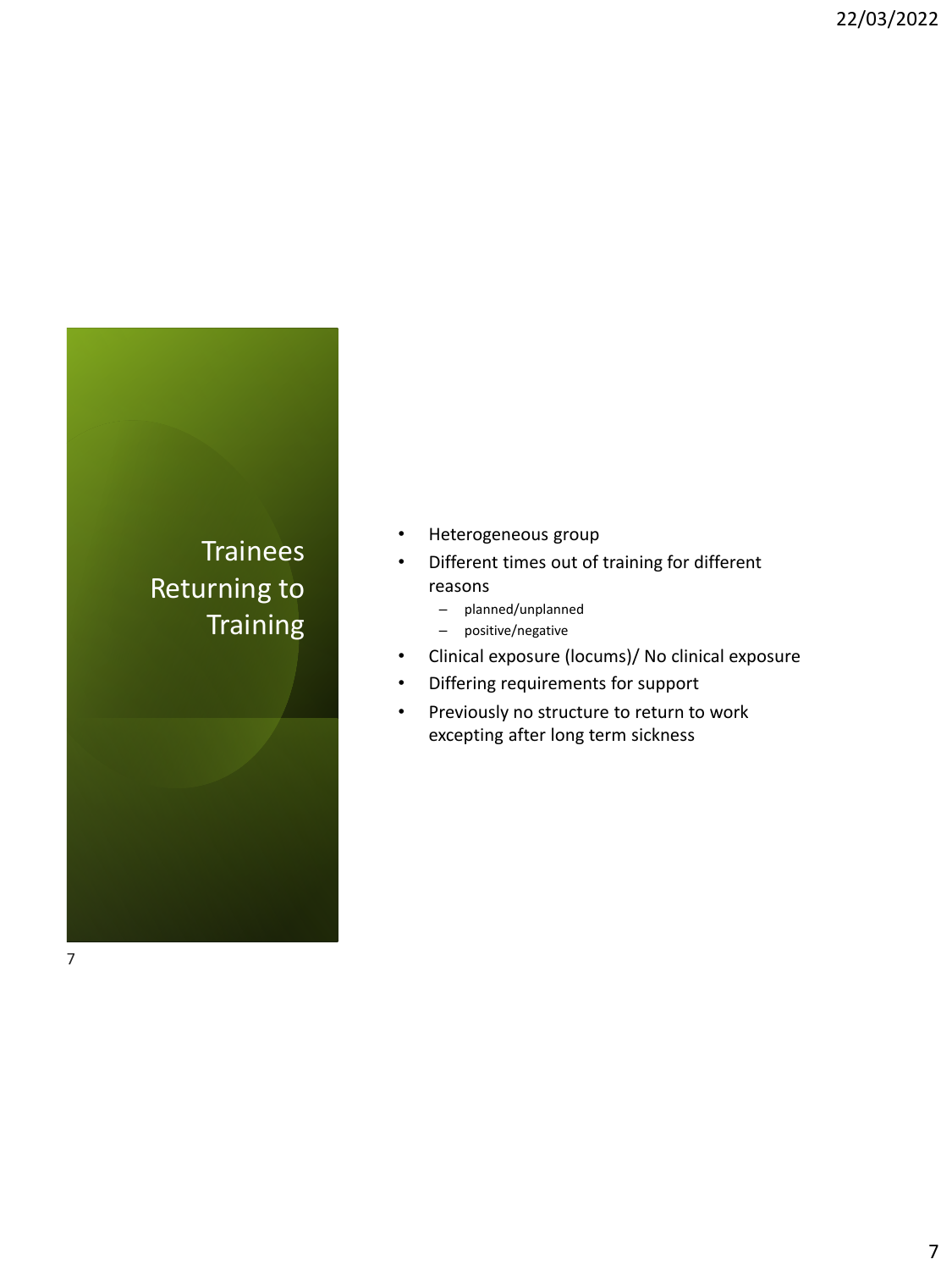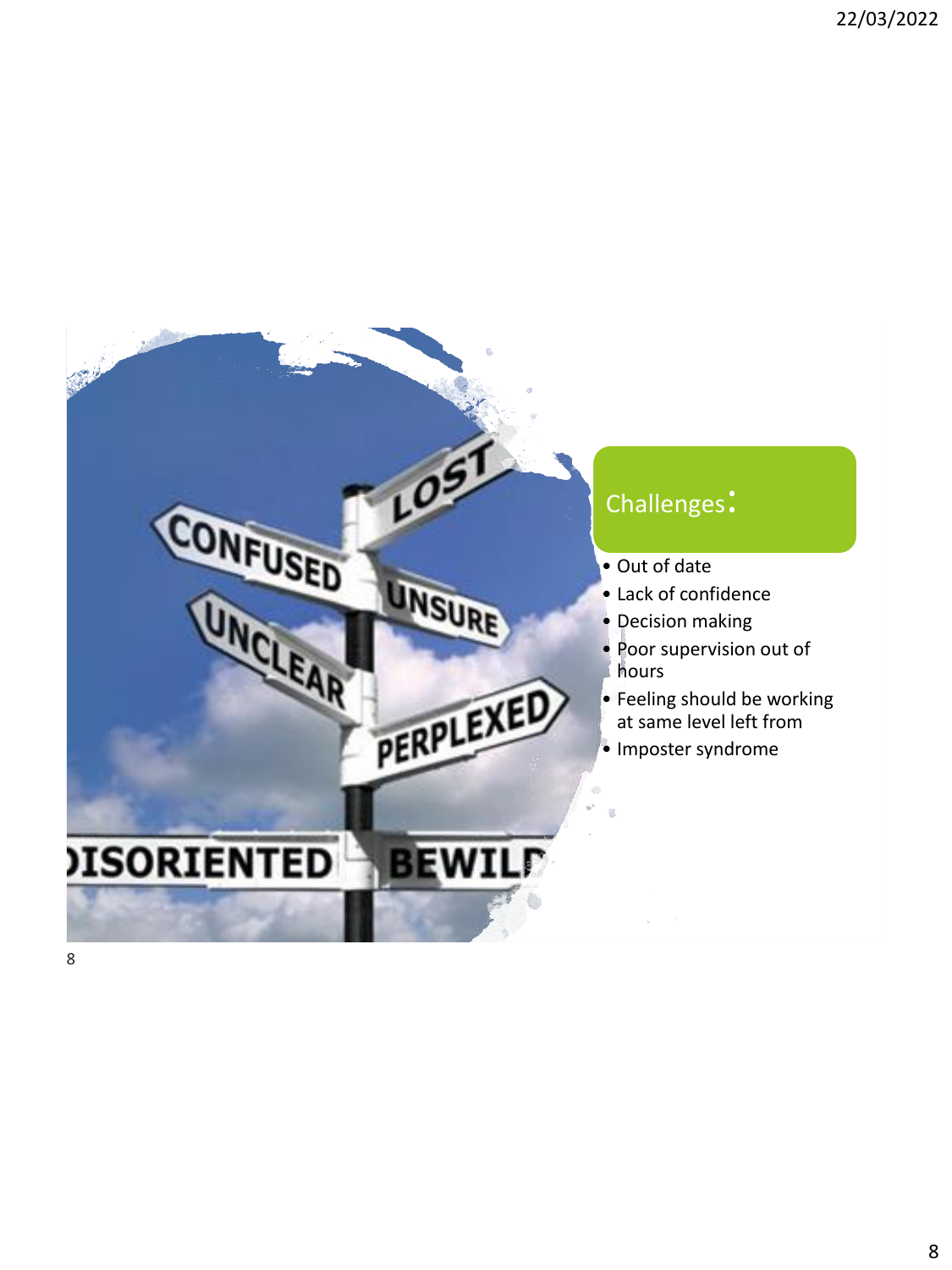

# SuppoRTT Principles



- Supported return
	- Planned exit and re entry process
	- Enhanced supervision period
	- Named responsible individual to oversee
- Paid Keeping in touch (KIT) days/ SPLIT days (Shared Parental Leave In Touch)/ Supported return to training days (after statutory maternity pay ended)/ allowed for other types of leave
- Access to funding for courses
- Mentor/Coach

https://www.nwpgmd.nhs.uk/supportt-process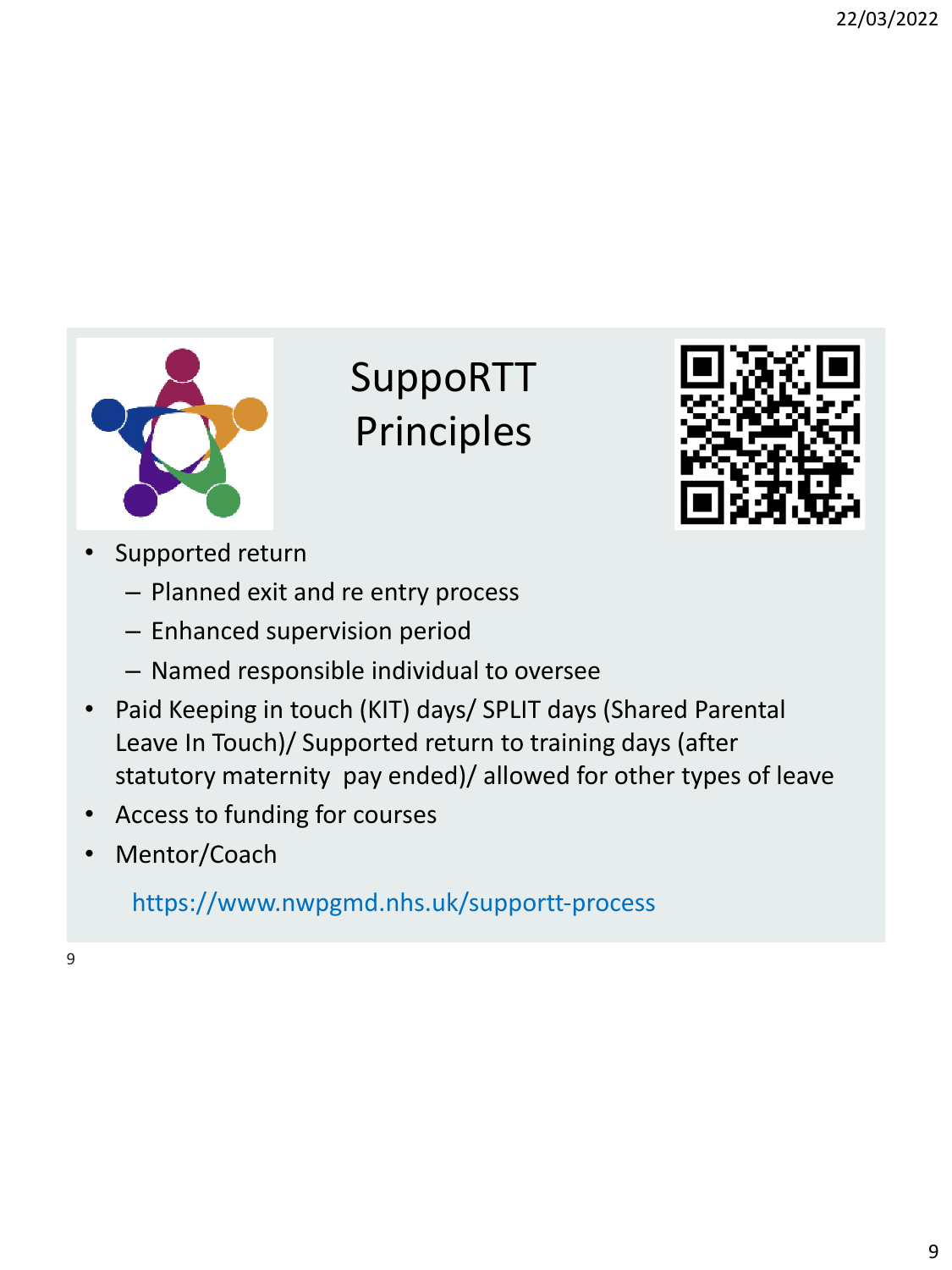## SuppoRTT Process-KIT/SPLIT/SRTT activities

- [https://nwpgmd.nhs.uk/supportt](https://nwpgmd.nhs.uk/supportt-activities-calendar)activities-calendar
- Deanery run RTT Courses:
	- day 1, 2- covering generic clinical and non clinical skills, day 3- specific specialty skills
- Other courses, meetings, mandatory training, bootcamp
- Attend supervised clinics/ theatres (observe or do)

Free loan of basic surgical skills box for any eligible trainees

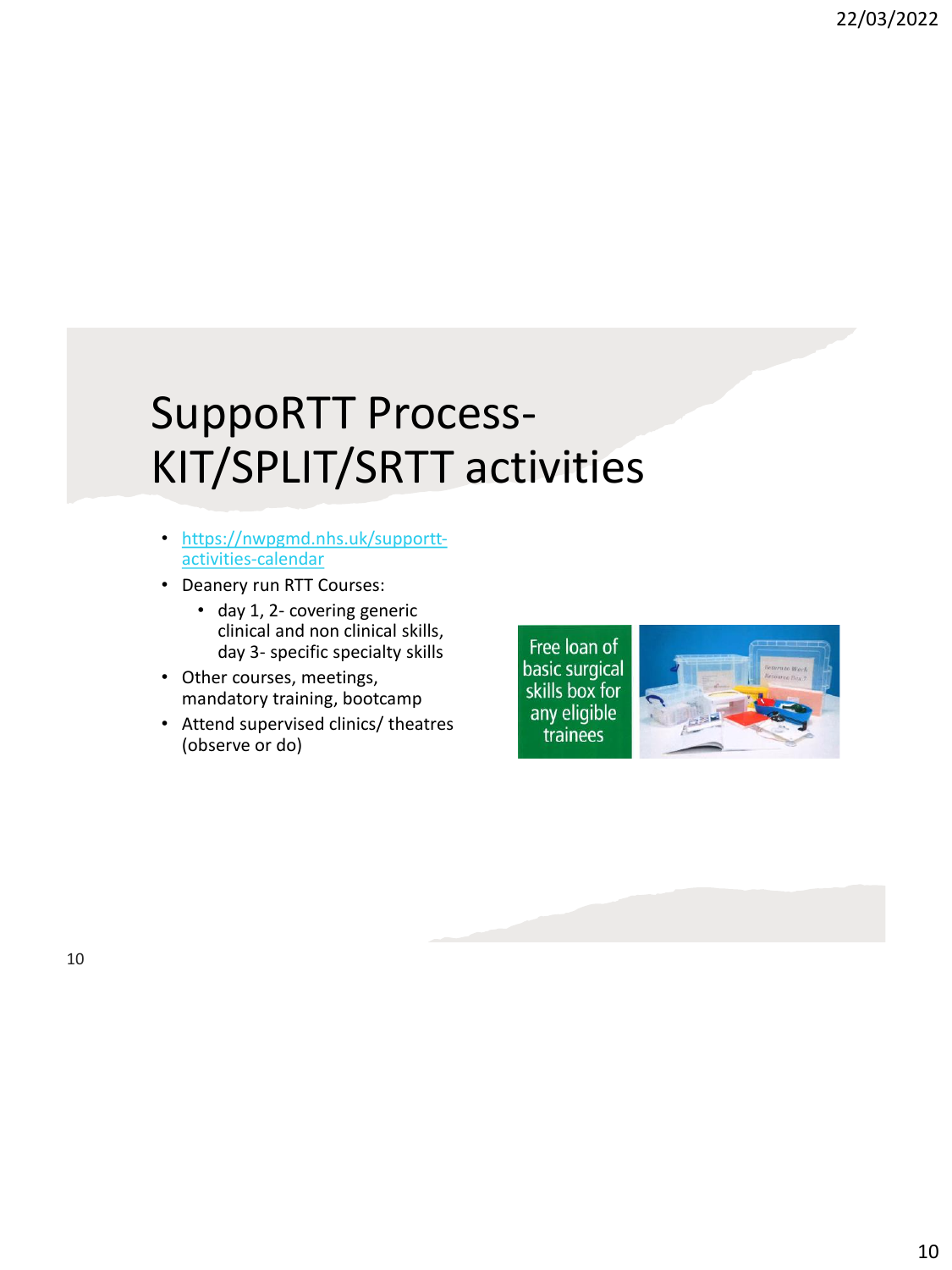## Technology enhanced learning resources

- T&O- VR simulation
- Alder Hey- Hololens facilitated virtual attendance
- Interactive 360 degree- virtual reality (VR) converter headsets available via SuppoRTT
	- Remote consultation resource
	- Teamworking in surgery

<https://learninghub.nhs.uk/catalogue/SuppoRTTimmersiveresources>

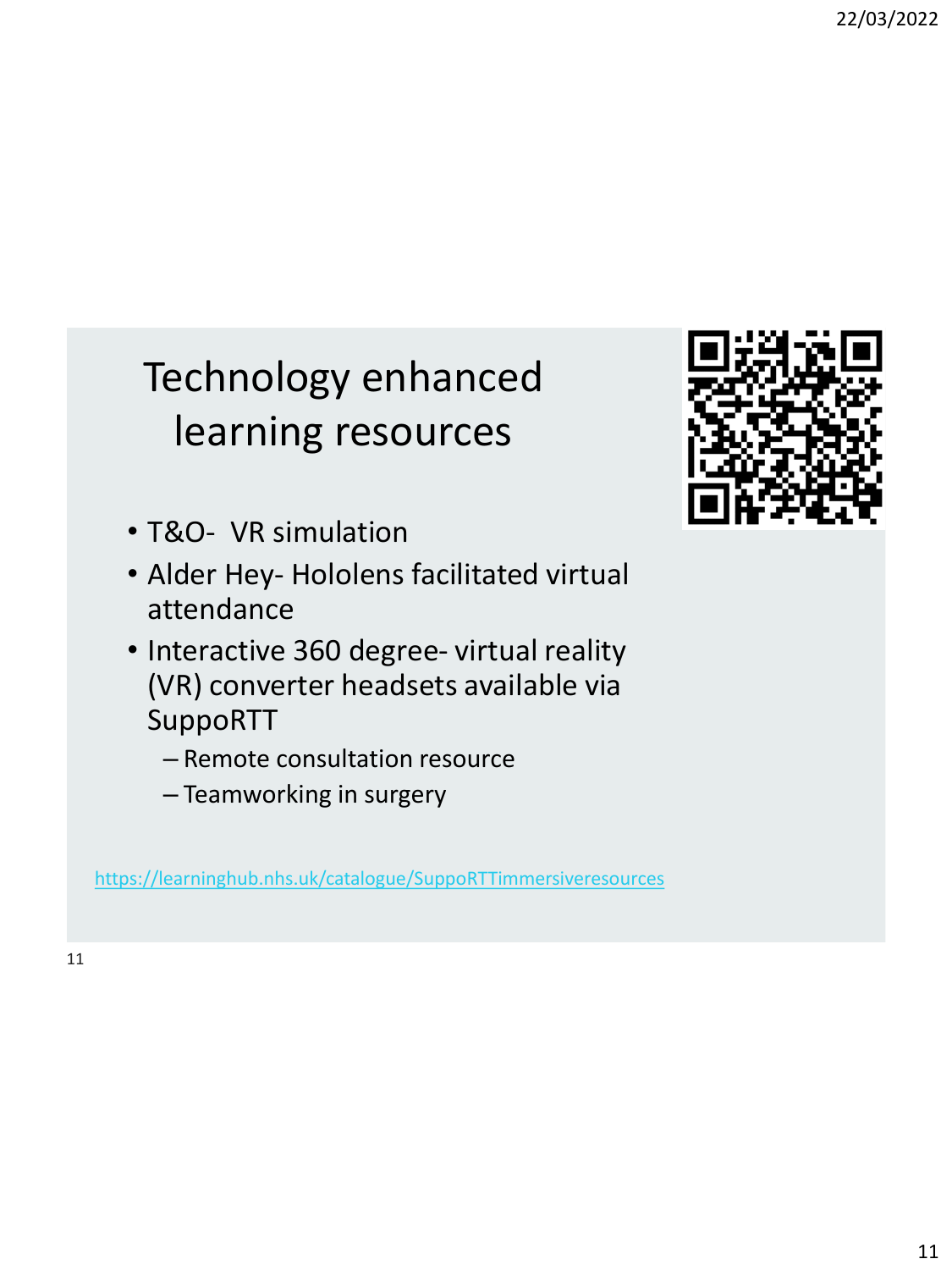# Enhanced Supervised Period

- Short intensive period of enhanced supervised practice to enable trainee to return safely and confidently to normal activities.
- Plan this at pre-return meeting
- Should be considered if absence >3 months and should nearly always occur if >6/12 absence
- Bespoke to training needs/length of absence/reason for absence
- Should be no longer than 3/12, and reviewed every 4/52
- Different from a phased return after sickness
- Consider supervision for elective work
- Can negotiate decreased/supernumerary on calls or nights for up to 3/12 for specific reasons and this will be supported by the deanery
- In training, but time doesn't count to CCT, can ask for it to be counted at ARCP

https://nwpgmd.nhs.uk/supportt-enhanced-supervision

12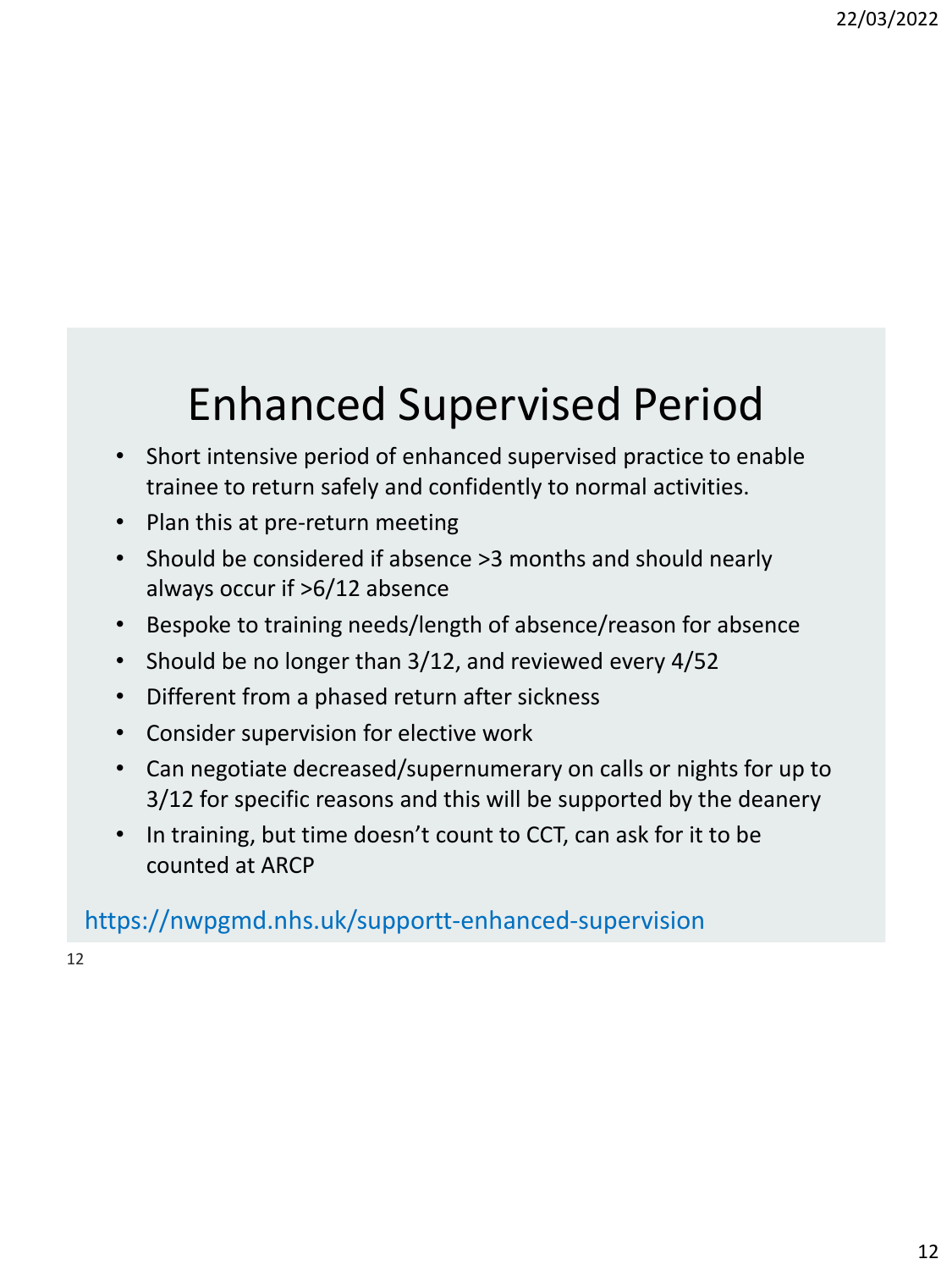22/03/2022

### Mentoring

https://www.nwpgmd.nhs.uk/Specialty\_Schools/Surgery/MACH

• They will put you in touch with a mentor if you wish

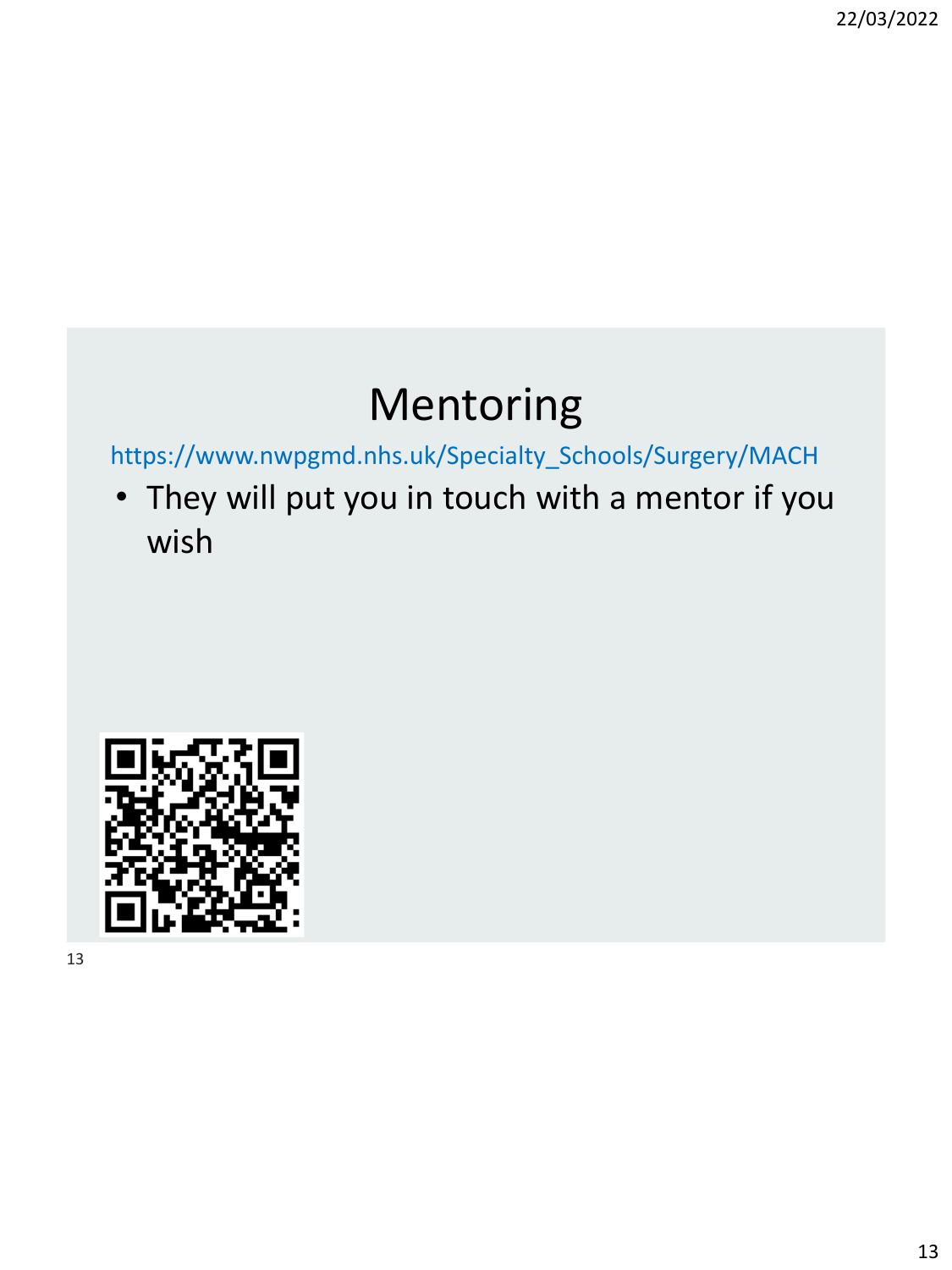22/03/2022



Caring responsibilities for children up to and including the age of 16 (in line with "The Flexible Working (Amendment) Regulations 2009"

Caring responsibilities for other dependents (spouse, parents etc.)

• Category 2: Those doctors in training with:-

Unique opportunities for personal/professional development not necessarily medically related

• Category 3: Those doctors in training who:-

Choose to train LTFT as a personal choice that meets their individual professional or lifestyle needs. That choice is not subject to the judgement of anyone else and is only limited by service considerations.

#### LTFT

Less Than Full Time Training | **Health Education North West** (nwpgmd.nhs.uk)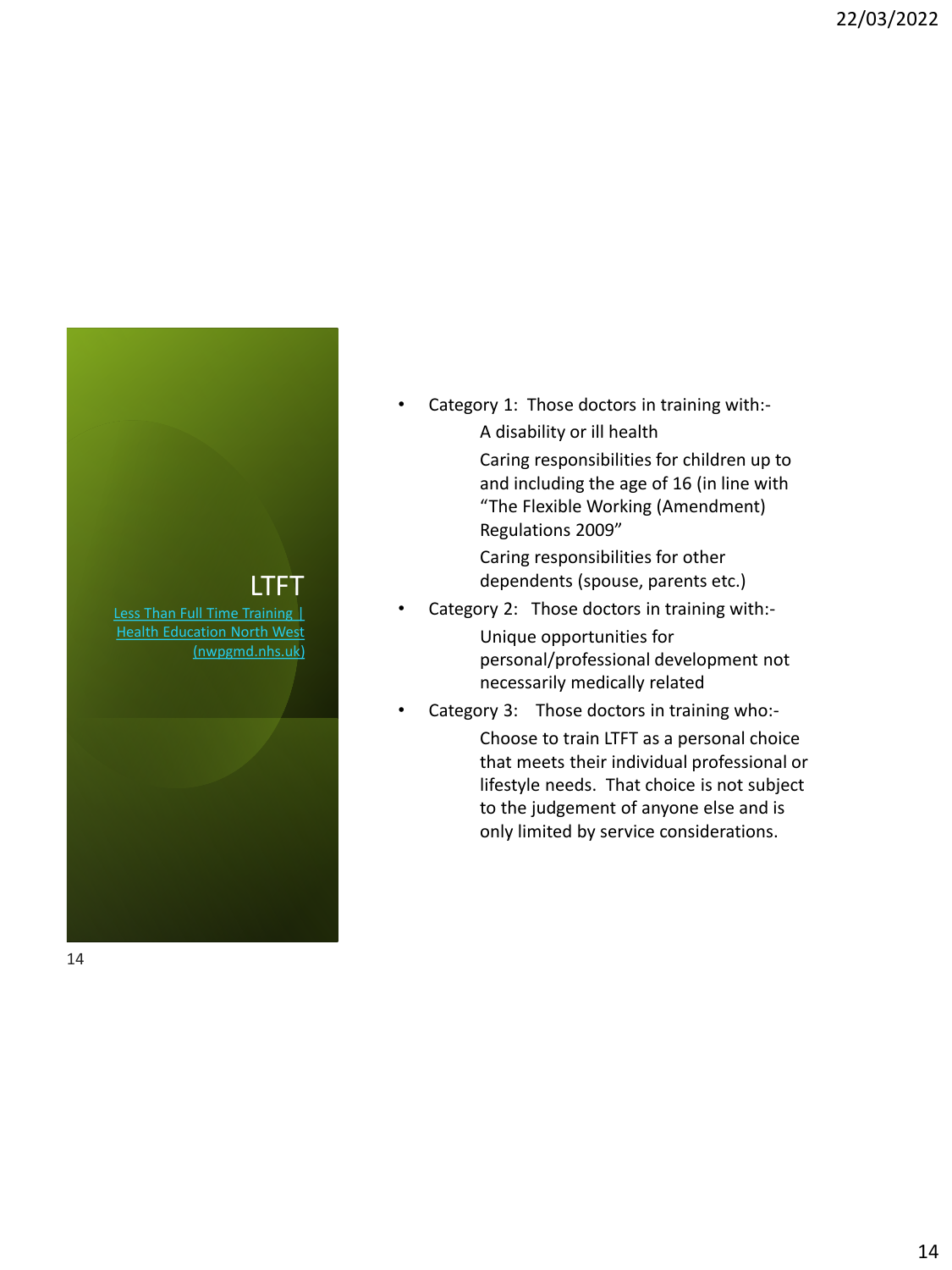#### LTFT in Surgery-Pros

Less Than Full Time Training | **Health Education North West** (nwpgmd.nhs.uk)

- Less parental guilt
- Generally happy to be at work as easier to separate home/ work commitments
- Increased productivity at work
- More time for extras projects etc.
- Experience increases with time, not necessarily hours at work
- Maximise timetable for optimal training opportunities
- Free time to work (locums)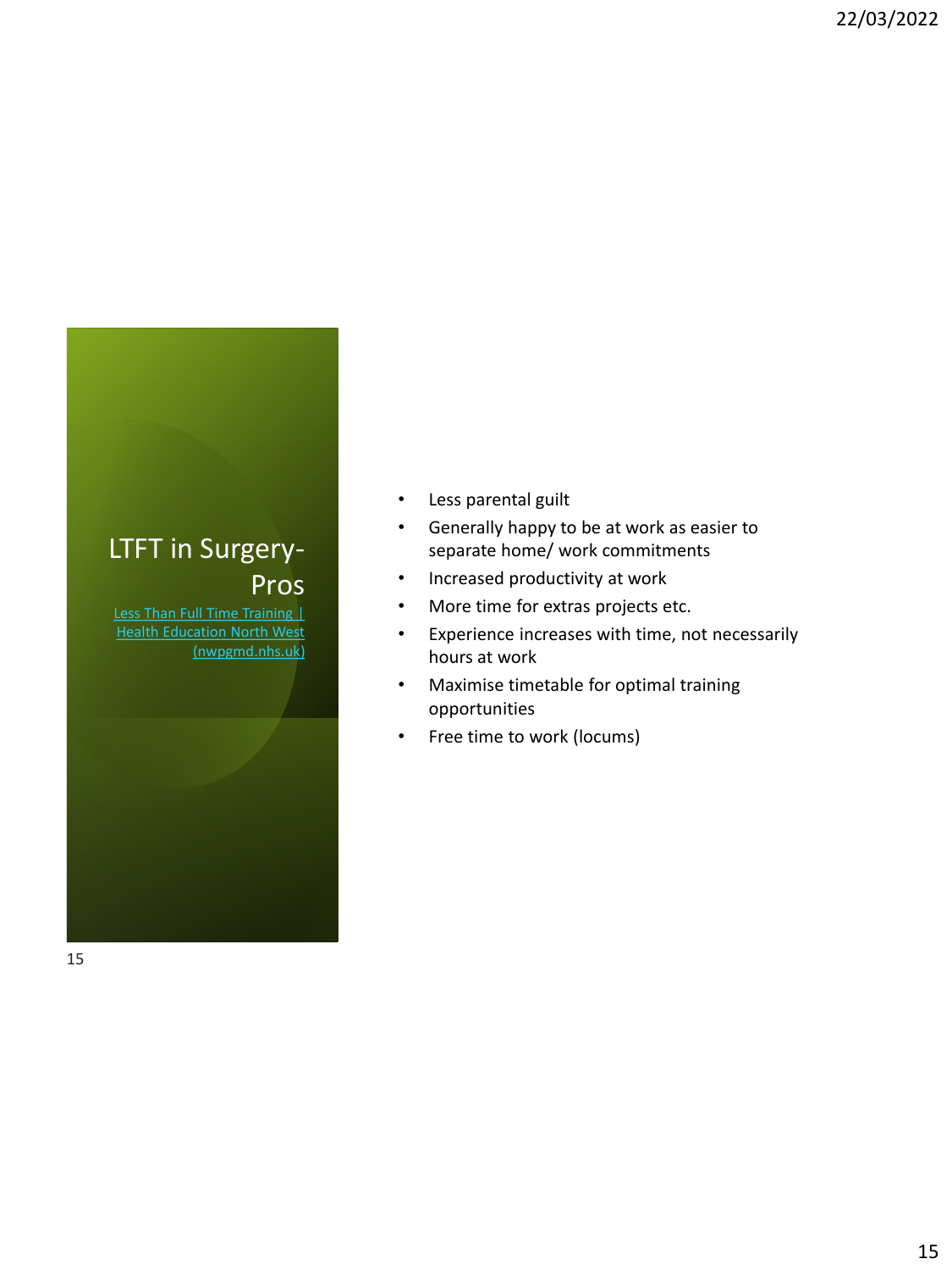#### LTFT in Surgery-**Cons**

Less Than Full Time Training **Health Education North West** (nwpgmd.nhs.uk)

- Work guilt: You are letting your colleagues down and they might resent you
- Sometimes miss exciting cases
- Possibly end up working more than you are paid for
- Decreased income
- HR/ pay
- Rota gaps- guilt, pressure to do them
- ?Stigma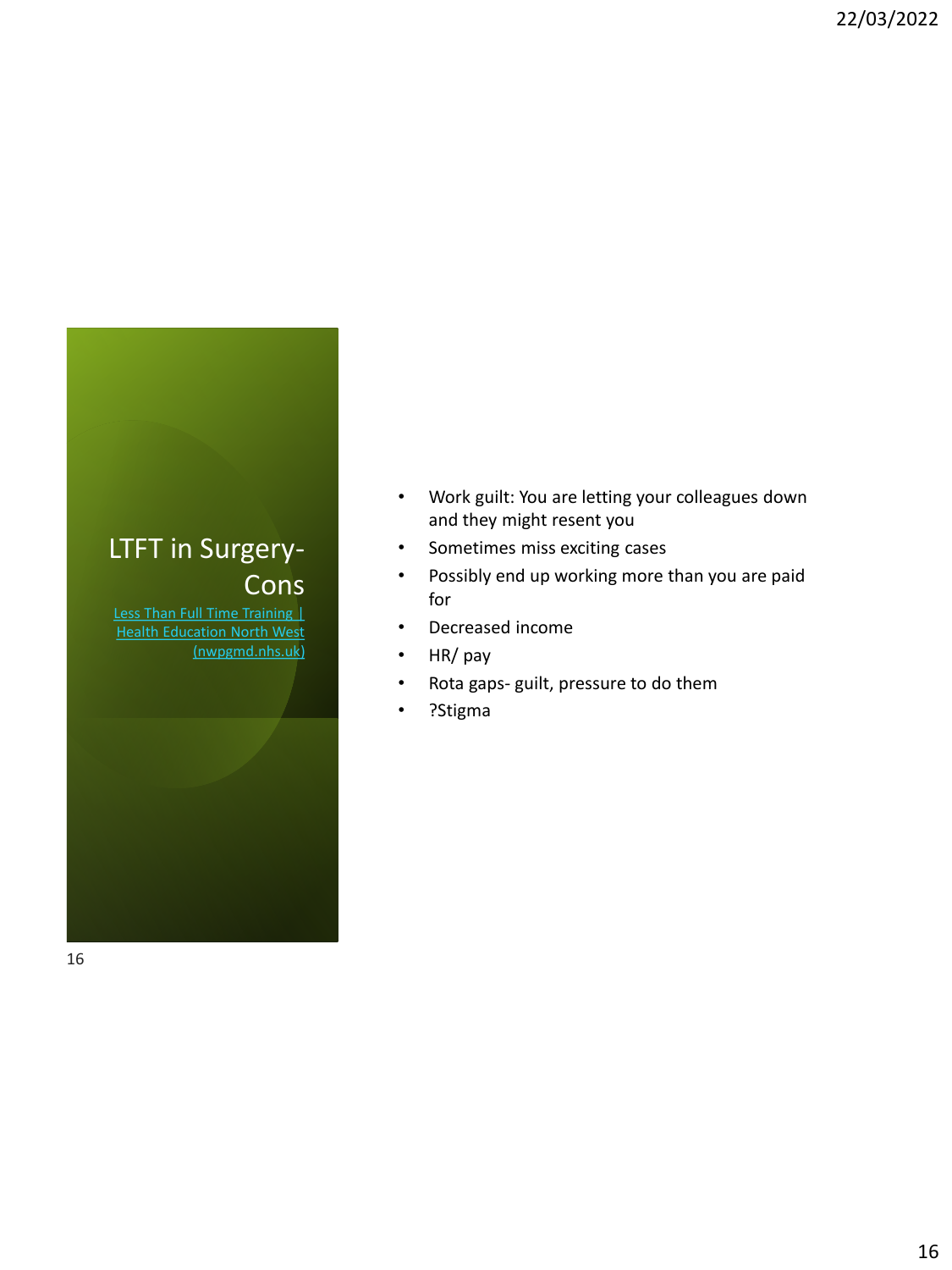

Usually 60-80% of full-time Discuss with SuppoRTT/LTFT Lead, Champion, Trust LTFT Champion, TPD Complete the eligibility document and sent to the LTFT team on **Itft.nw@hee.nhs.uk** 

[https://nwpgmd.nhs.uk/sites/default/files/Eligibility%](https://nwpgmd.nhs.uk/sites/default/files/Eligibility%20form%202021.docx) 20form%202021.docx

Once eligibility has been confirmed, an application form will be sent with details on the application process.

Liaise with your trust as early as possible. This will maximise the opportunity for preferences to be accommodated.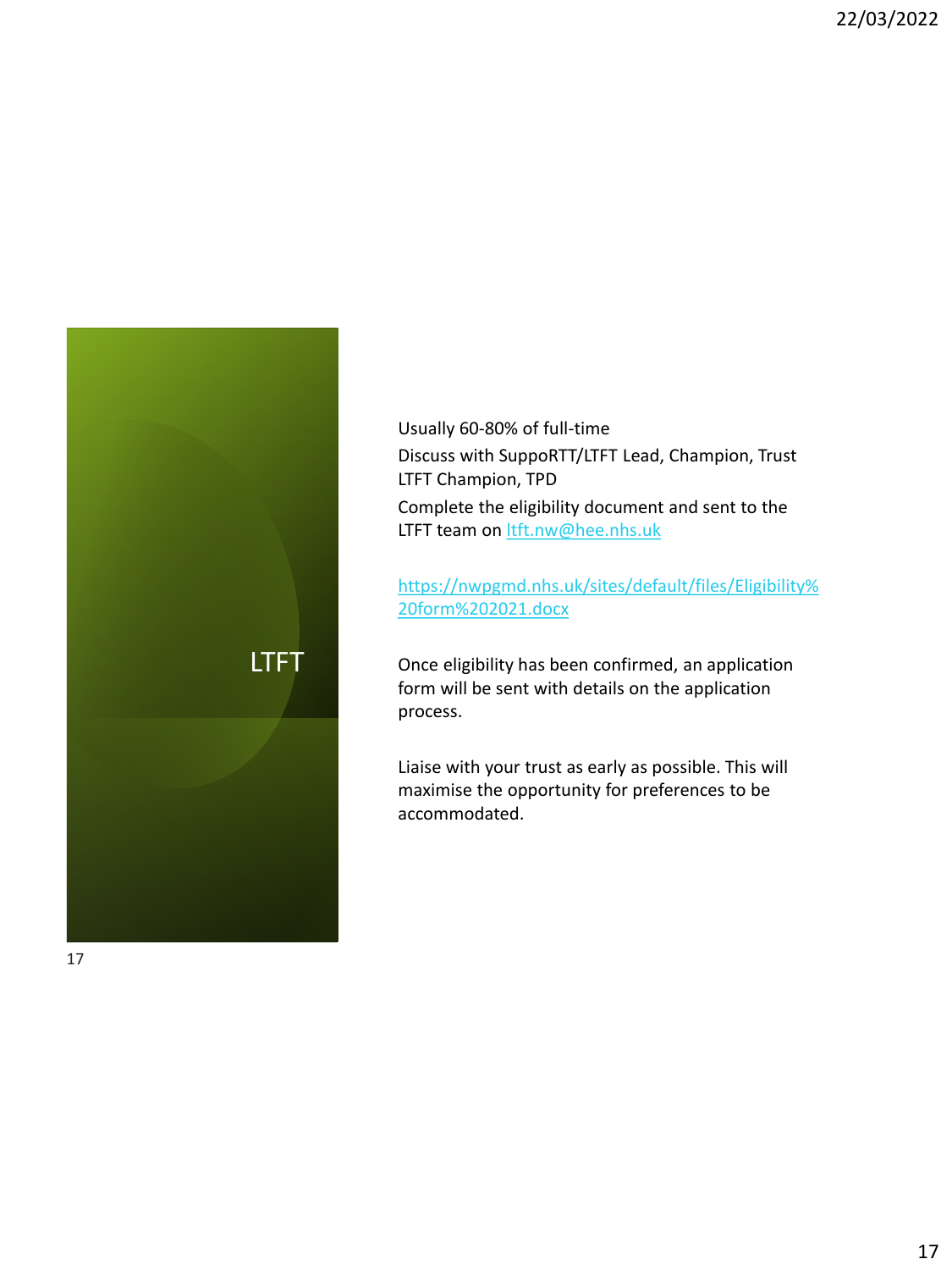#### LTFT- Top tips

Be organised Be flexible Communicate well with your team Make the most of each day (outsource cleaning!) Optimise your timetable Use your 'spare' time to your advantage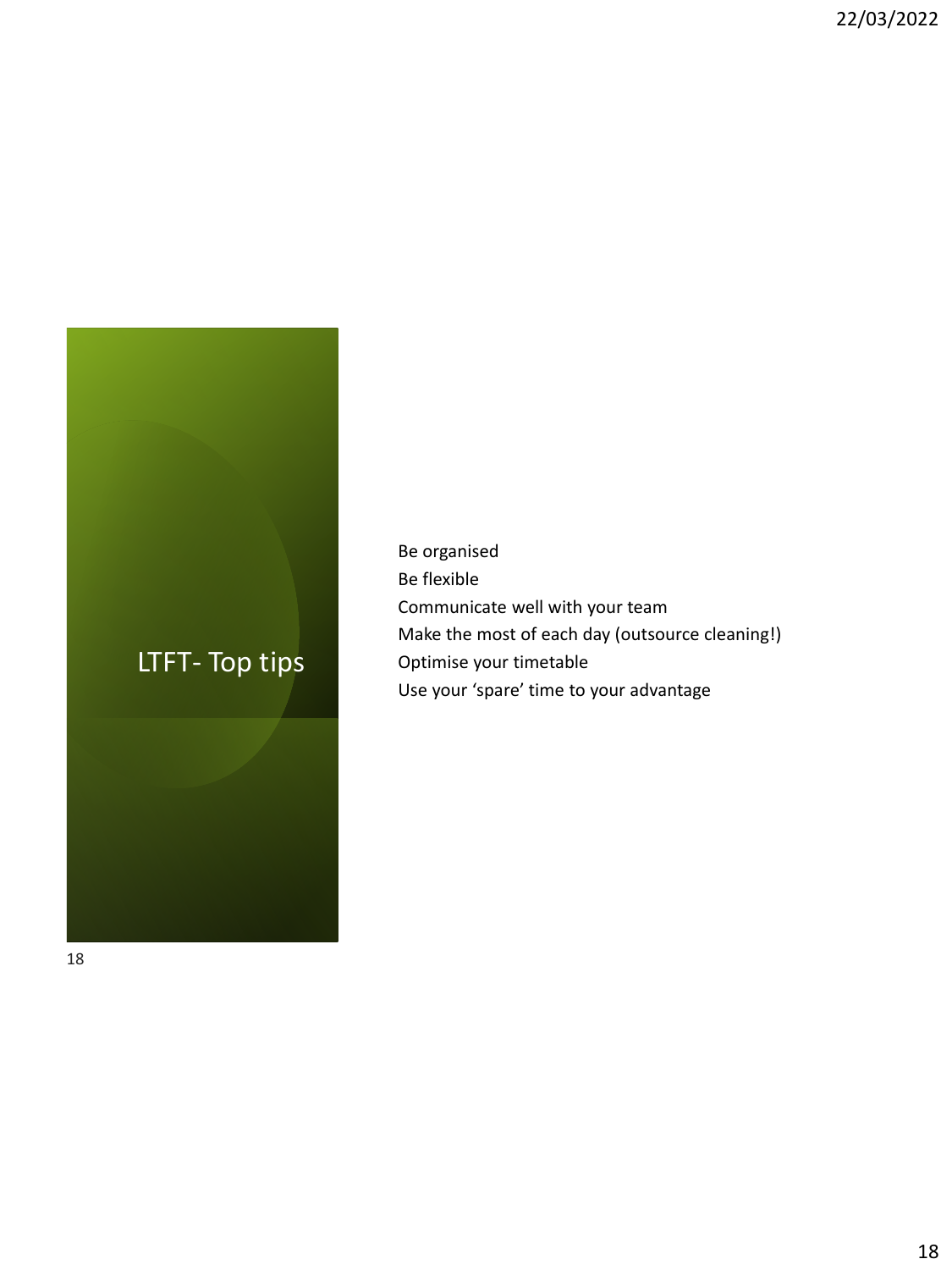# Examples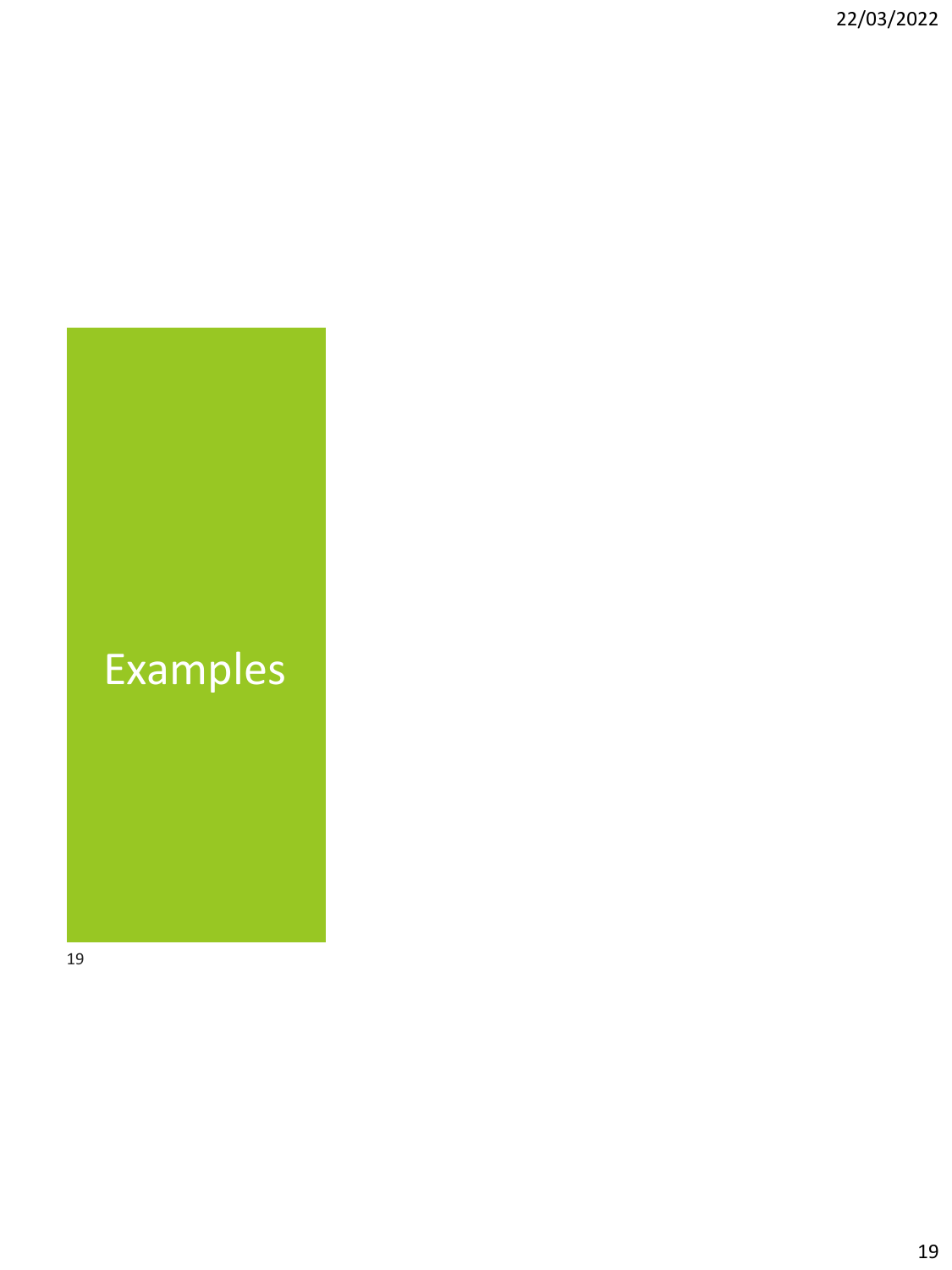# Example

- I've been technically out of training for 6 months in the gap between CT2 and ST3 but I have been working last 2 months or so and as such feel fairly comfortable with returning to practice.
- No health or personal circumstances - just took 3 of the 6 month gap in training to go travelling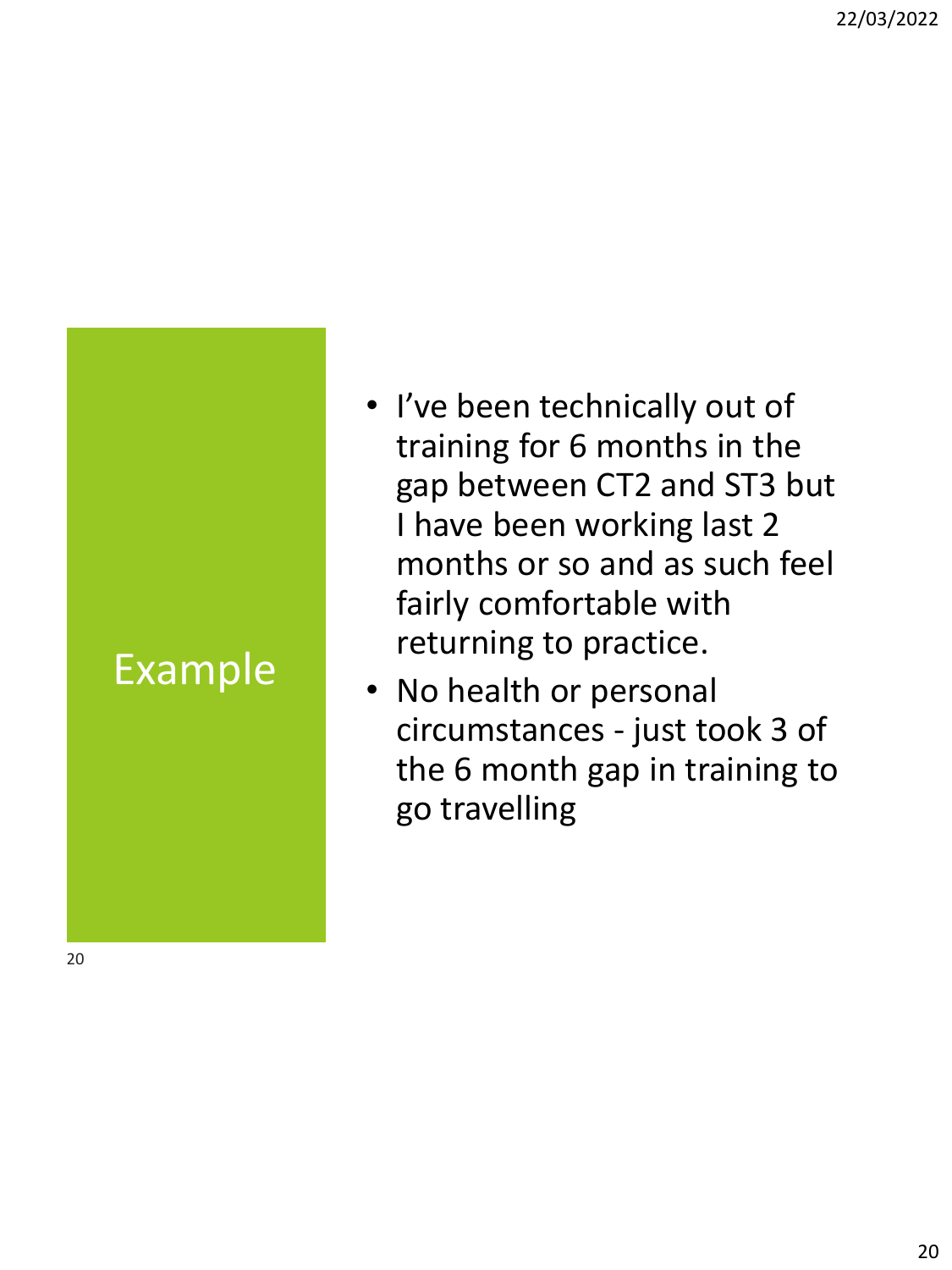### Examples

- I have been advised to contact you as on 1st April I will be starting as an ST3 after nearly 8 months off for maternity leave.
- •
- I am quite anxious about returning to work, especially as I have not worked as an ST3 previously and my last trust did not have an A&E. I am keen to get as much help as possible in the transition!